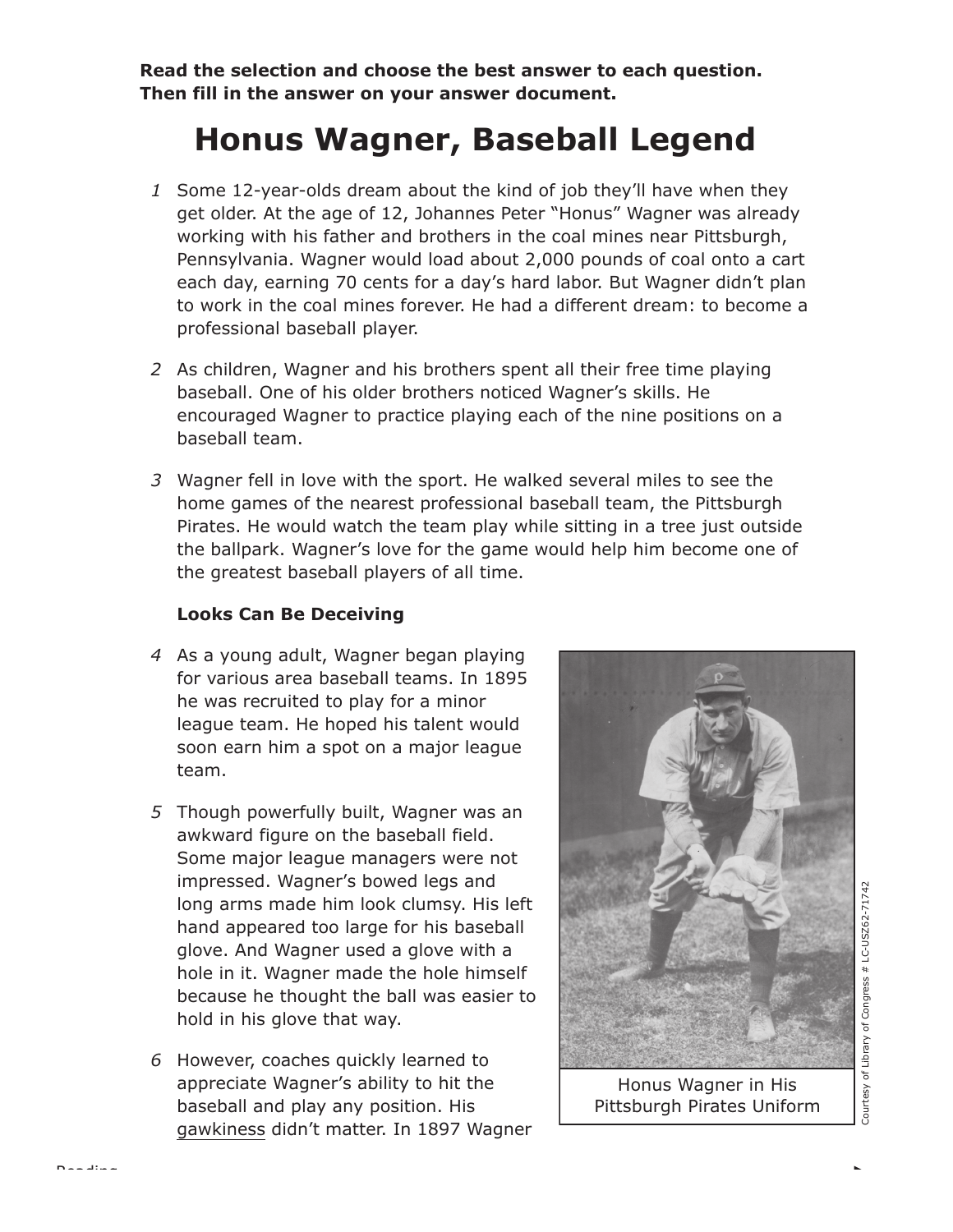joined a major league team in Louisville, Kentucky. He was a shining star there until 1900, when he was asked to join the Pittsburgh Pirates. At last Wagner was playing for his home team!

## **A Hometown Favorite**

- *7* Wagner's power, speed, and talent led to success with the Pirates. Thunderous applause greeted the fan favorite at every home game.
- *8* After playing several positions with the Pirates, Wagner earned a consistent role as the team's starting shortstop. A shortstop plays between second and third base. More balls are hit to the shortstop than to any other position. A shortstop must also have a strong throwing arm to quickly throw the long distance to first base. Game after game, Wagner had success playing this difficult position.
- *9* Wagner's long arms and large hands helped him with batting as well. He was able to hit almost any ball pitched to him. In the early 1900s Wagner was one of the National League's best players. Many other teams wanted him to play for them, but he remained loyal to his home team.



*10* Wagner played for the Pirates for 17 years. For much of that time, he was the best hitter in the National League. Arthritis pain in his legs slowed him down, though. Wagner tried to retire, but his coaches persuaded him to keep playing because they believed the team benefited from his leadership. In 1917 Wagner played his last game for the Pittsburgh Pirates. But he wasn't finished with the team just yet. Wagner became a coach for the Pirates some years later, serving his team again from 1933 to 1951.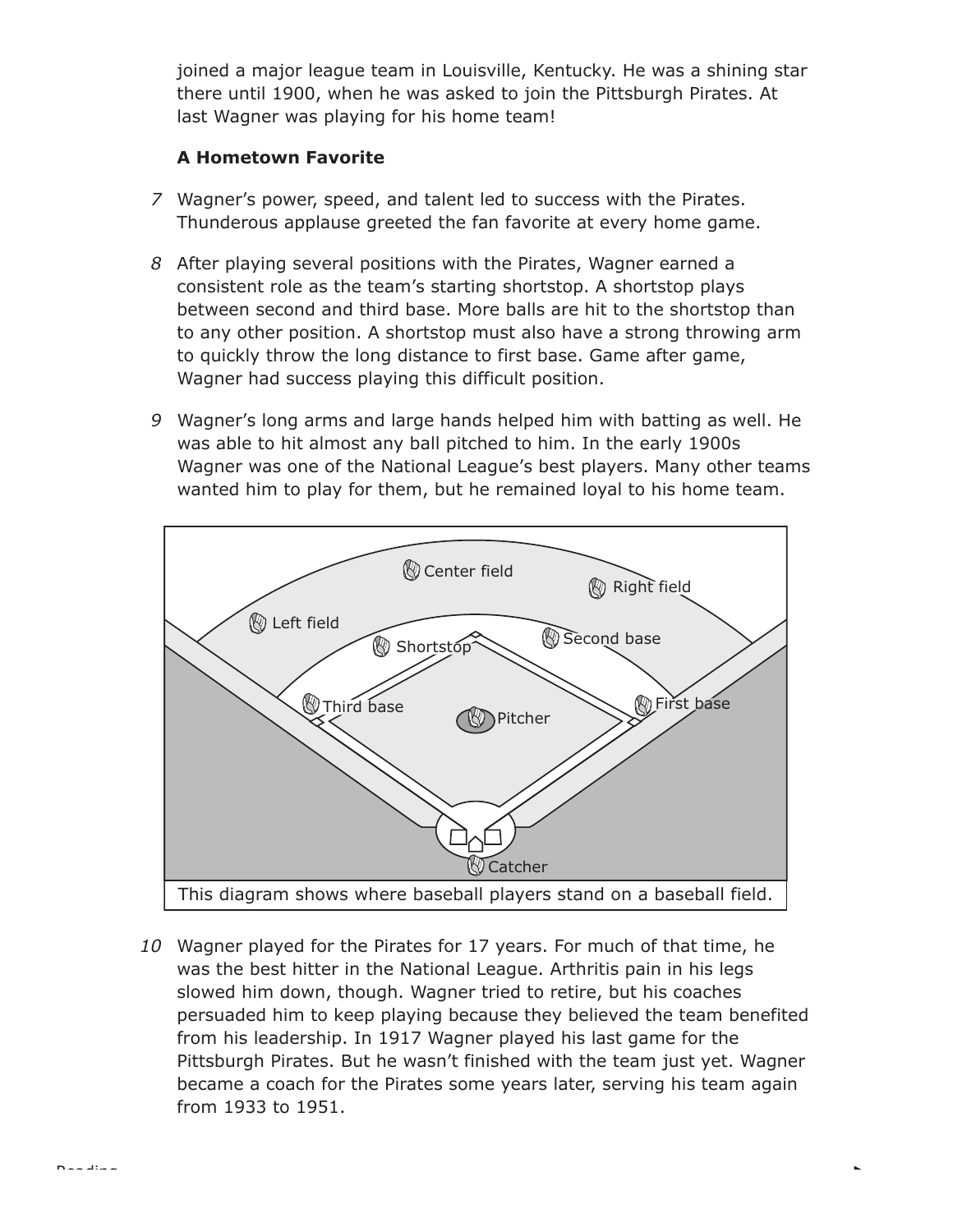## **Honoring Excellence**

*11* Wagner is considered by many to be the greatest shortstop of all time. He was one of the first five players selected to the National Baseball Hall of Fame. At the time of his death in 1955, Wagner still held many National League records. Wagner worked hard to become a professional baseball player. His journey continues to motivate young people who aspire to be professional athletes.



Robert Pernell, used under license from Shutterstock.com Robert Pernell, used under license from Shutterstock.com

A statue of Honus Wagner stands in front of the Pittsburgh Pirates stadium.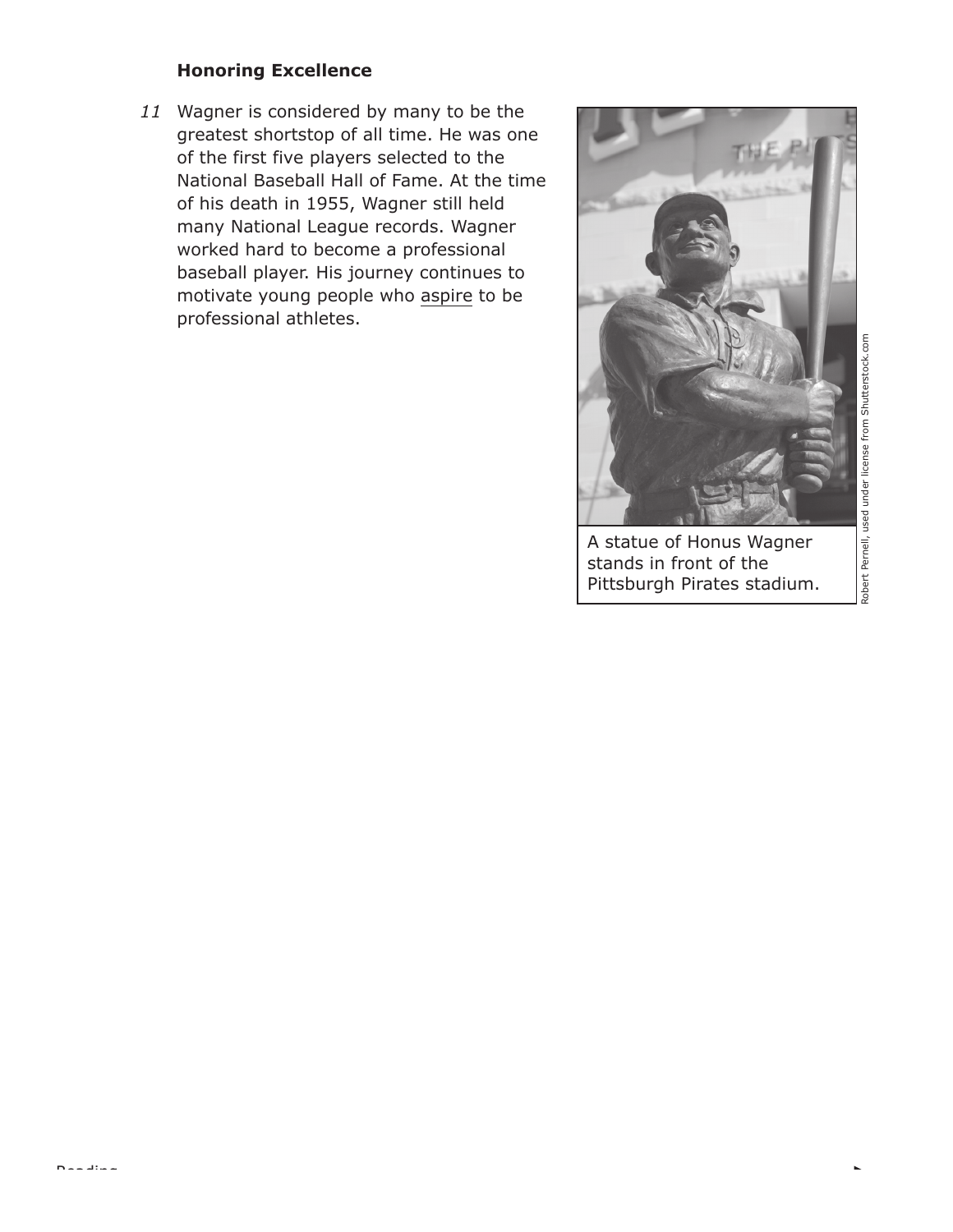- **40** In paragraph 11, the word aspire means to
	- **F** encourage a friend
	- **G** arrange a meeting
	- **H** design a project
	- **J** seek a goal

- **41** What do the details in paragraph 5 help the reader understand about Wagner?
	- **A** He was underestimated because of his appearance.
	- **B** He was unhappy with his performance on the minor league team.
	- **C** He lacked the patience that coaches of major league teams expected of players.
	- **D** He needed the proper equipment before a major league team would select him.

- **42** Which sentence from the selection shows that Wagner was a positive influence on others?
	- **F** *Wagner would load about 2,000 pounds of coal onto a cart each day, earning 70 cents for a day's hard labor.*
	- **G** *Wagner's love for the game would help him become one of the greatest baseball players of all time.*
	- **H** *For much of that time, he was the best hitter in the National League.*
	- **J** *Wagner tried to retire, but his coaches persuaded him to keep playing because they believed the team benefited from his leadership.*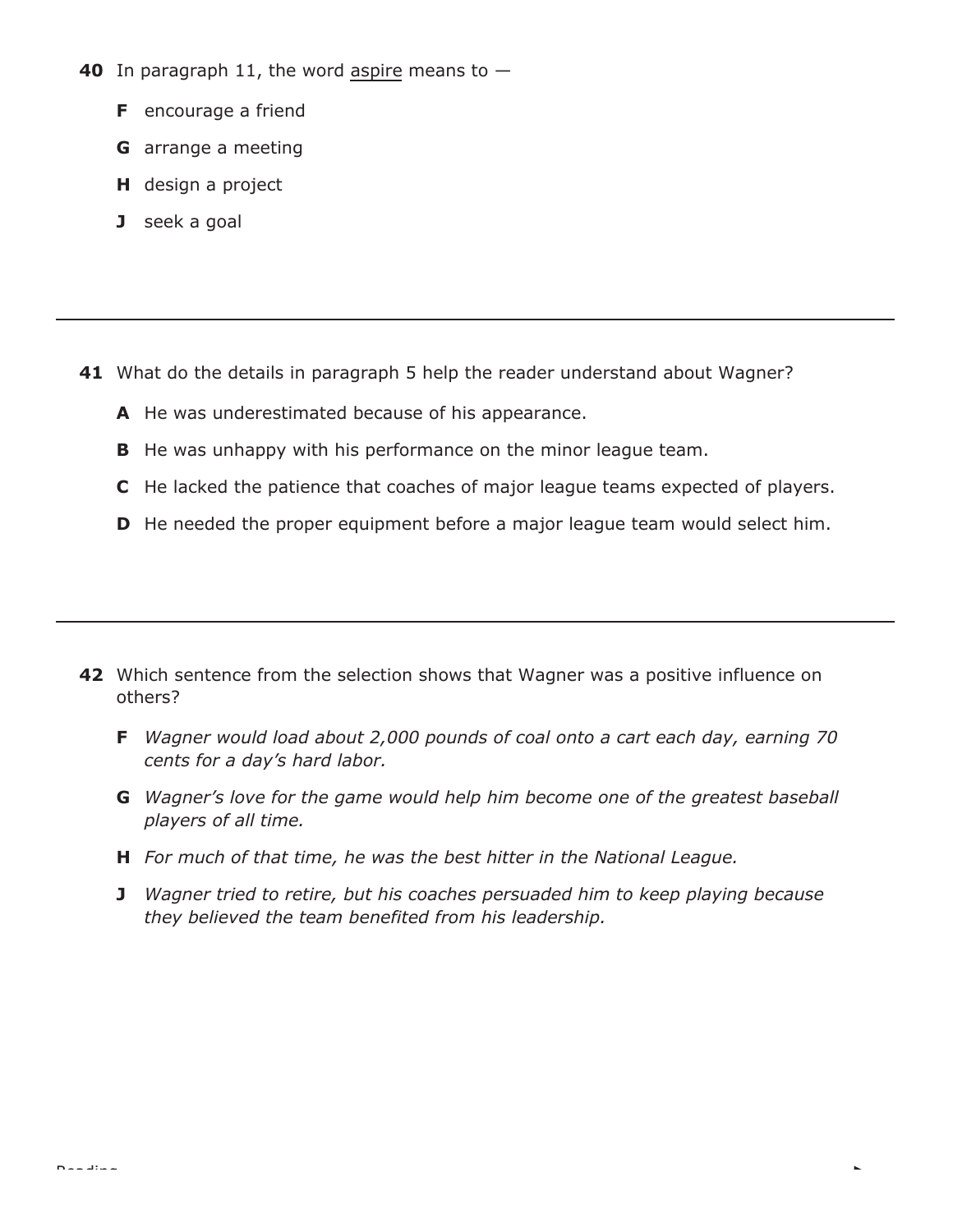- **43** By including the details in paragraph 3, the author most likely hopes to convey that Wagner —
	- **A** took time to explore a professional career that was not related to baseball
	- **B** had a real passion for baseball from an early age
	- **C** settled for playing with the Pittsburgh Pirates because the team played close to his childhood home

k.

**D** enjoyed interacting with players during the Pittsburgh Pirates home games

- **44** What is the primary theme in the selection?
	- **F** Family members should offer support to one another.
	- **G** Kindness often leads to friendship and admiration.
	- **H** People should take the time to pursue their interests.
	- **J** Dedication can help a person achieve great success.